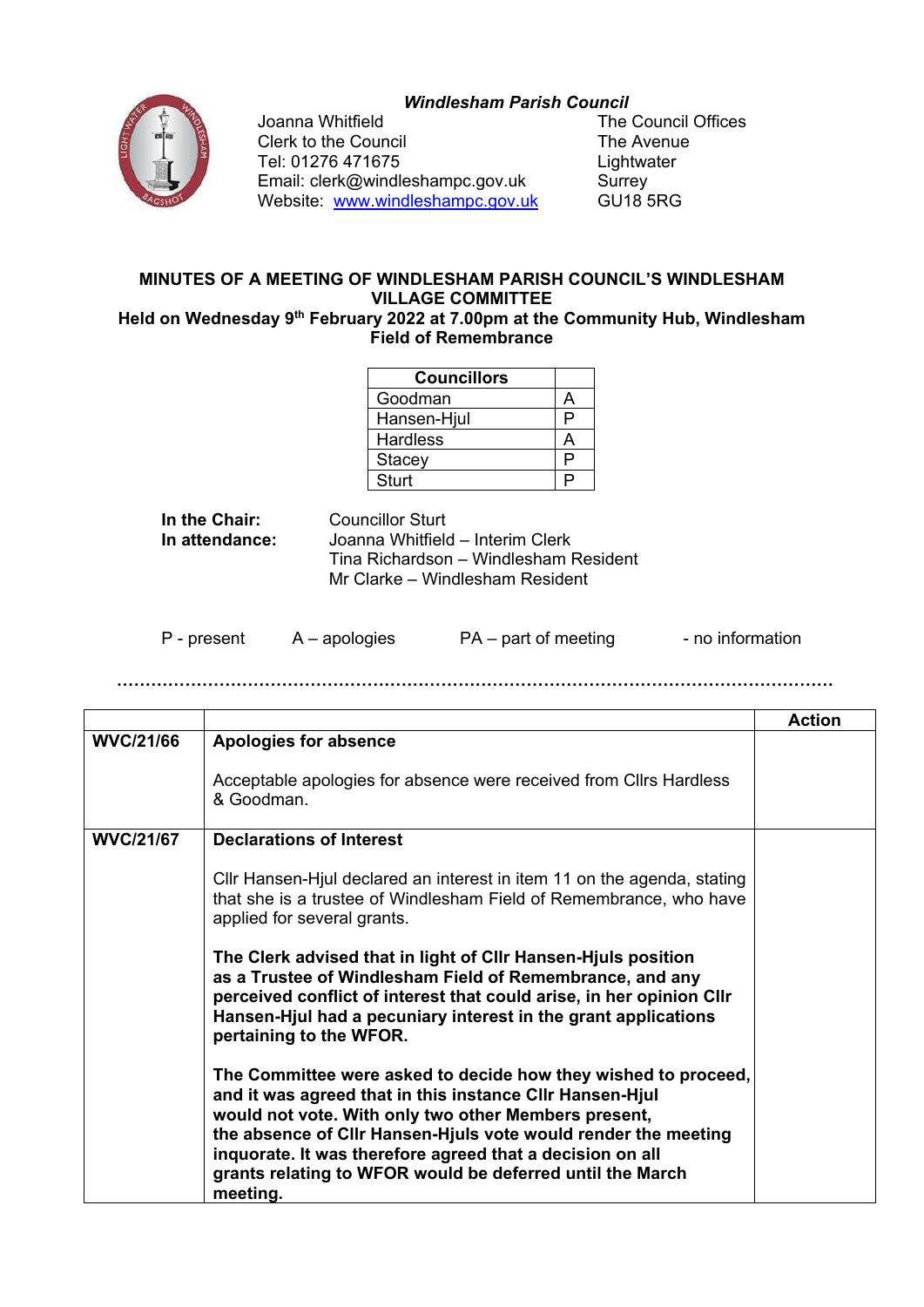| <b>WVC/21/68</b> | <b>Public question time</b>                                                                                                                                                                                                                                                          |                   |
|------------------|--------------------------------------------------------------------------------------------------------------------------------------------------------------------------------------------------------------------------------------------------------------------------------------|-------------------|
|                  | Mr Clarke asked the Committee to explain why there appeared to be no<br>progress with the Neighbourhood Plan review. Cllr Sturt explained that<br>Council was taking advice on the correct procedure and that the terms<br>of reference would be discussed at item 17 on the agenda. |                   |
| <b>WVC/21/69</b> | Exclusion of the press and public.                                                                                                                                                                                                                                                   |                   |
|                  | Agreed that the following items be dealt with after the public, including<br>the press, have been excluded under S1(2) of the Public Bodies<br>(Admission to Meetings) Act 1960:                                                                                                     |                   |
|                  | There were no items to be discussed                                                                                                                                                                                                                                                  |                   |
| <b>WVC/21/70</b> | <b>Committee and Sub-Committee Minutes:</b>                                                                                                                                                                                                                                          |                   |
|                  | The minutes of the Windlesham Village Committee meeting held on<br>the 11 <sup>th</sup> November 2021, were approved and signed by Clir Sturt.                                                                                                                                       | <b>CIIr Sturt</b> |
| <b>WVC/21/71</b> | To consider planning applications and planning appeals received<br>prior to this meeting:                                                                                                                                                                                            |                   |

|             | <b>Windlesham Applications</b>                                                                                                                                                                                                                                                                                                                                                                                                                                                                                                                                                                                                                                                                                                                                                                       | <b>Type of</b><br>application | <b>Due date</b>                      |
|-------------|------------------------------------------------------------------------------------------------------------------------------------------------------------------------------------------------------------------------------------------------------------------------------------------------------------------------------------------------------------------------------------------------------------------------------------------------------------------------------------------------------------------------------------------------------------------------------------------------------------------------------------------------------------------------------------------------------------------------------------------------------------------------------------------------------|-------------------------------|--------------------------------------|
| 22/0036/DTC | Lancewood London Road Windlesham Surrey GU20<br>6LE<br>Application to seek discharge of condition Condition<br>3(Material) Condition 4 (Material) Condition 5 (Ecological<br>Enhancements) Condition 7 (Landscape) of 21/0468/FFU<br>Proposed replacement dwelling with integral garage<br>following demolition of existing dwelling and outbuildings.<br>Details to comply<br><b>No Comment</b>                                                                                                                                                                                                                                                                                                                                                                                                     | Details to<br>Comply          | 18 <sup>th</sup><br>February<br>2022 |
| 22/0062/DTC | Water Dell, Westwood Road, Windlesham, Surrey,<br><b>GU20 6LT</b><br>Application to discharge conditions 7 and 8 (tree<br>conditions) of planning permission reference 21/1131 for<br>the erection of 6-bed detached two storey dwelling with<br>roof accommodation and attached garage following<br>demolition of the existing dwelling. Erection of 2.5m high<br>wooden entrance gates, 2.4m high brick piers and 2m high<br>wall following demolition of existing (part retrospective)<br>Members raised concerns over the height of the brick<br>piers, wall and entrance gates, and requested that SHBC<br>ensure the whole development remains in keeping with the<br>existing street scene.<br>Members requested that SHBC ensure that all<br>requirements of conditions 7 & 8 have been met. | Details to<br>Comply          | 25 <sup>th</sup><br>February<br>2022 |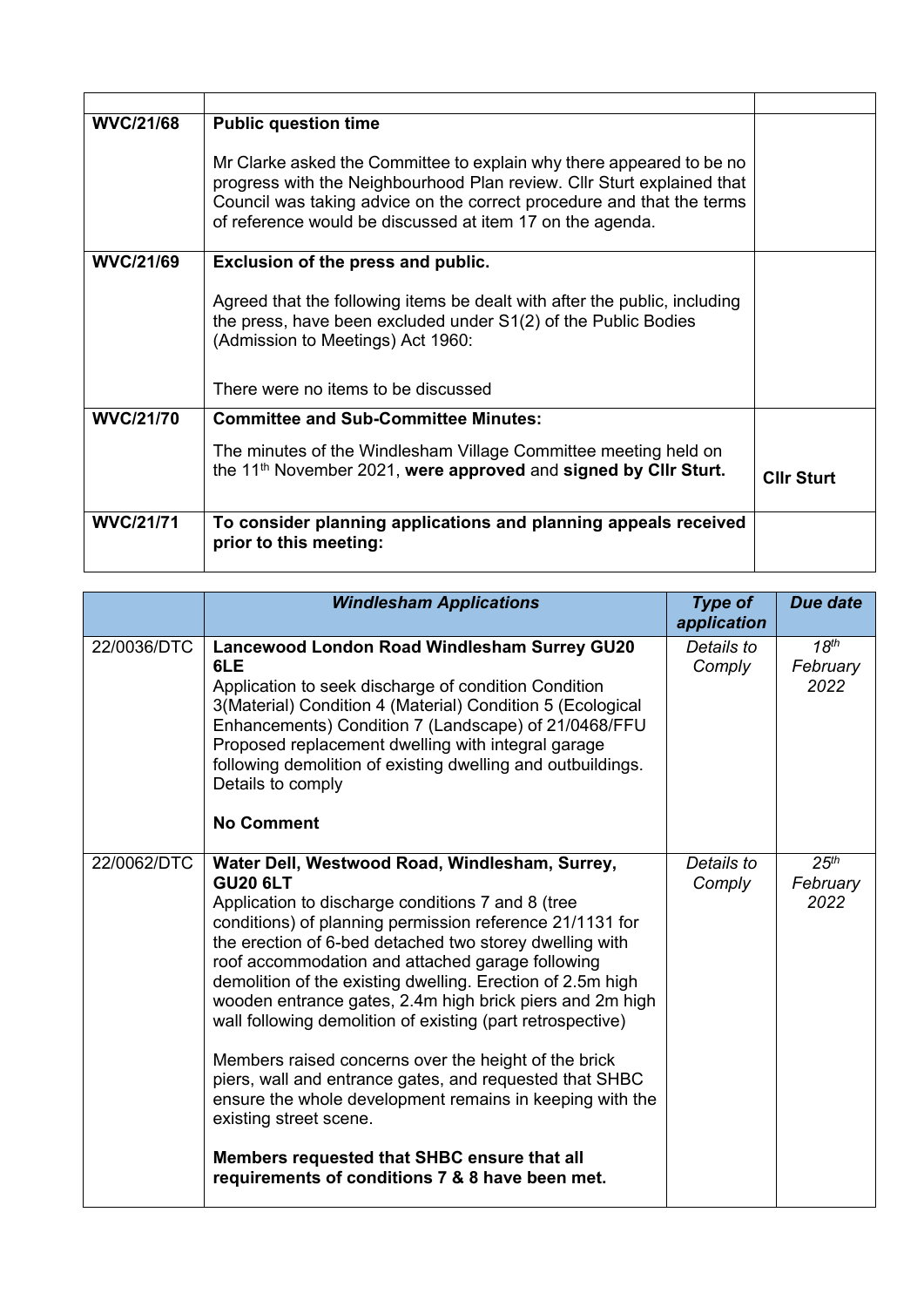| <b>WVC/21/72</b> | To receive reports from:                                                                                                                                                                                                                                         |  |
|------------------|------------------------------------------------------------------------------------------------------------------------------------------------------------------------------------------------------------------------------------------------------------------|--|
|                  | a) Surrey County Council                                                                                                                                                                                                                                         |  |
|                  | Nothing to report                                                                                                                                                                                                                                                |  |
|                  | b) Surrey Heath Borough Council                                                                                                                                                                                                                                  |  |
|                  | Nothing to report                                                                                                                                                                                                                                                |  |
| <b>WVC/21/73</b> | <b>Payments for Approval</b>                                                                                                                                                                                                                                     |  |
|                  | a) Accounts for payment - The Clerk presented a list of<br>retrospective expenditure transactions for approval, in the sum of<br>£9,494.15.                                                                                                                      |  |
|                  | It was resolved the payments (Appendix A) in the total sum of<br>£9,494.15 authorised and the Chairman signed the Expenditure<br><b>Transactions Approval List.</b>                                                                                              |  |
| <b>WVC/21/74</b> | <b>Committee Finances - Income &amp; Expenditure</b>                                                                                                                                                                                                             |  |
|                  | Members were presented with an income and expenditure report for<br>the month of January.                                                                                                                                                                        |  |
|                  | Members noted the report.                                                                                                                                                                                                                                        |  |
| <b>WVC/21/75</b> | To consider grant applications                                                                                                                                                                                                                                   |  |
|                  | Councillors considered the following grant applications and asked the<br>Clerk to inform all successful applicants that any grants received are no<br>automatically approved year on year and will be considered each year<br>based on the information provided. |  |
|                  | Curley Park Rangers – Request £3,500.00 for maintenance and line<br>painting of football pitches.                                                                                                                                                                |  |
|                  | Members discussed the perceived benefit to Windlesham residents<br>and CIIr Hansen-Hjul proposed, CIIr Stacey seconded and it was<br>agreed unanimously not to contribute towards this grant.                                                                    |  |
|                  | Windlesham Darby & Jones $-$ Request £800.00 for activities for the<br>over 60's.                                                                                                                                                                                |  |
|                  | Clir Stacey proposed, Clir Hansen-Hjul seconded and it was<br>agreed unanimously to give a grant for the requested amount of<br>£800.00                                                                                                                          |  |
|                  |                                                                                                                                                                                                                                                                  |  |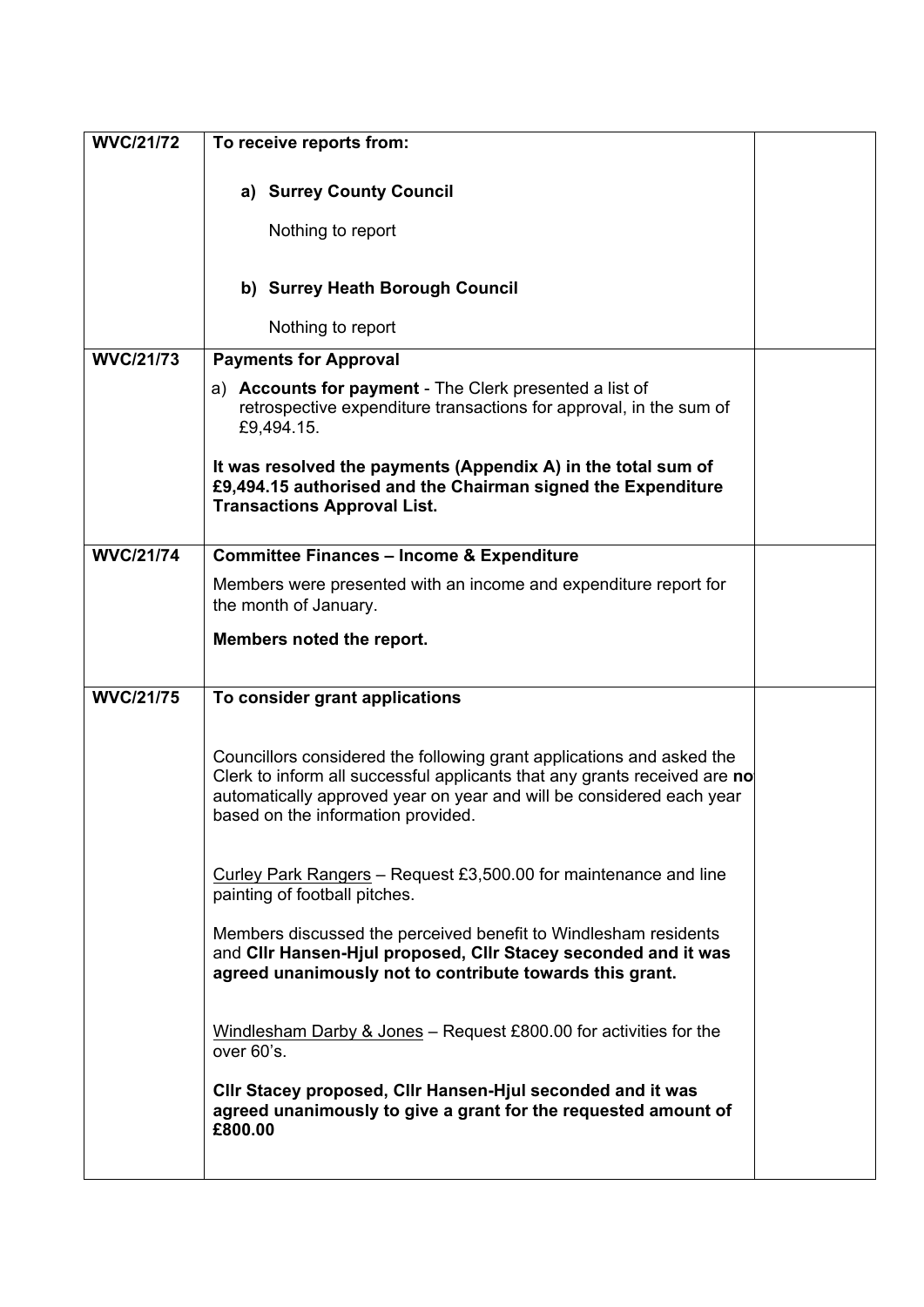|                  | Rainbow Corner Windlesham Ltd (under the umbrella of Windlesham<br>Field of Remembrance)- Request £10,000 to enhance outdoor play<br>provision.                                                                                                                  |  |
|------------------|------------------------------------------------------------------------------------------------------------------------------------------------------------------------------------------------------------------------------------------------------------------|--|
|                  | This item was deferred until the next meeting                                                                                                                                                                                                                    |  |
|                  | Windlesham Field of Remembrance - Request £4,853.47 for<br>replacement play equipment.                                                                                                                                                                           |  |
|                  | This item was deferred until the next meeting                                                                                                                                                                                                                    |  |
|                  | Windlesham Field of Remembrance $-$ Request £2,000 to cover the<br>annual cost of emptying the dog waste bins.                                                                                                                                                   |  |
|                  | This item was deferred until the next meeting                                                                                                                                                                                                                    |  |
| <b>WVC/21/76</b> | <b>Community Infrastructure Levy Grant Requests</b>                                                                                                                                                                                                              |  |
|                  | Councillors considered the following grant applications and asked the<br>Clerk to inform all successful applicants that any grants received are no<br>automatically approved year on year and will be considered each year<br>based on the information provided. |  |
|                  | Windlesham Field of Remembrance - Request £6,000 for the<br>purchase of an automatic carpark barrier.                                                                                                                                                            |  |
|                  | This item was deferred until the next meeting                                                                                                                                                                                                                    |  |
|                  | Windlesham Field of Remembrance - Request £575.00 to cover the<br>cost of an acoustic assessment of the Lumley Hall.                                                                                                                                             |  |
|                  | This item was deferred until the next meeting                                                                                                                                                                                                                    |  |
| <b>WVC/21/77</b> | <b>Project Updates</b>                                                                                                                                                                                                                                           |  |
|                  | Members were presented with a spreadsheet detailing the progression<br>of all projects to ensure that are fully appraised of current project<br>status.                                                                                                          |  |
|                  | <b>Noted</b>                                                                                                                                                                                                                                                     |  |
| <b>WVC/21/78</b> | <b>Cemetery Fees and Charges</b>                                                                                                                                                                                                                                 |  |
|                  | Members were presented with a burial fees comparison chart<br>comparing the fees and charges of WPC against other cemeteries in<br>the local area.                                                                                                               |  |
|                  | Members were asked to decide if they wished to<br>a) adopt recommended changes<br>b) make amendments to the recommendations<br>c) make no changes to the existing fee structure                                                                                  |  |
|                  | Cllr Stacey proposed, Cllr Hansen-Hjul seconded, and it was<br>agreed unanimously to either align all charges to Chobham<br>Parish Council or retain the current charge, adopting<br>whichever is greater. (see Appendix B)                                      |  |
|                  |                                                                                                                                                                                                                                                                  |  |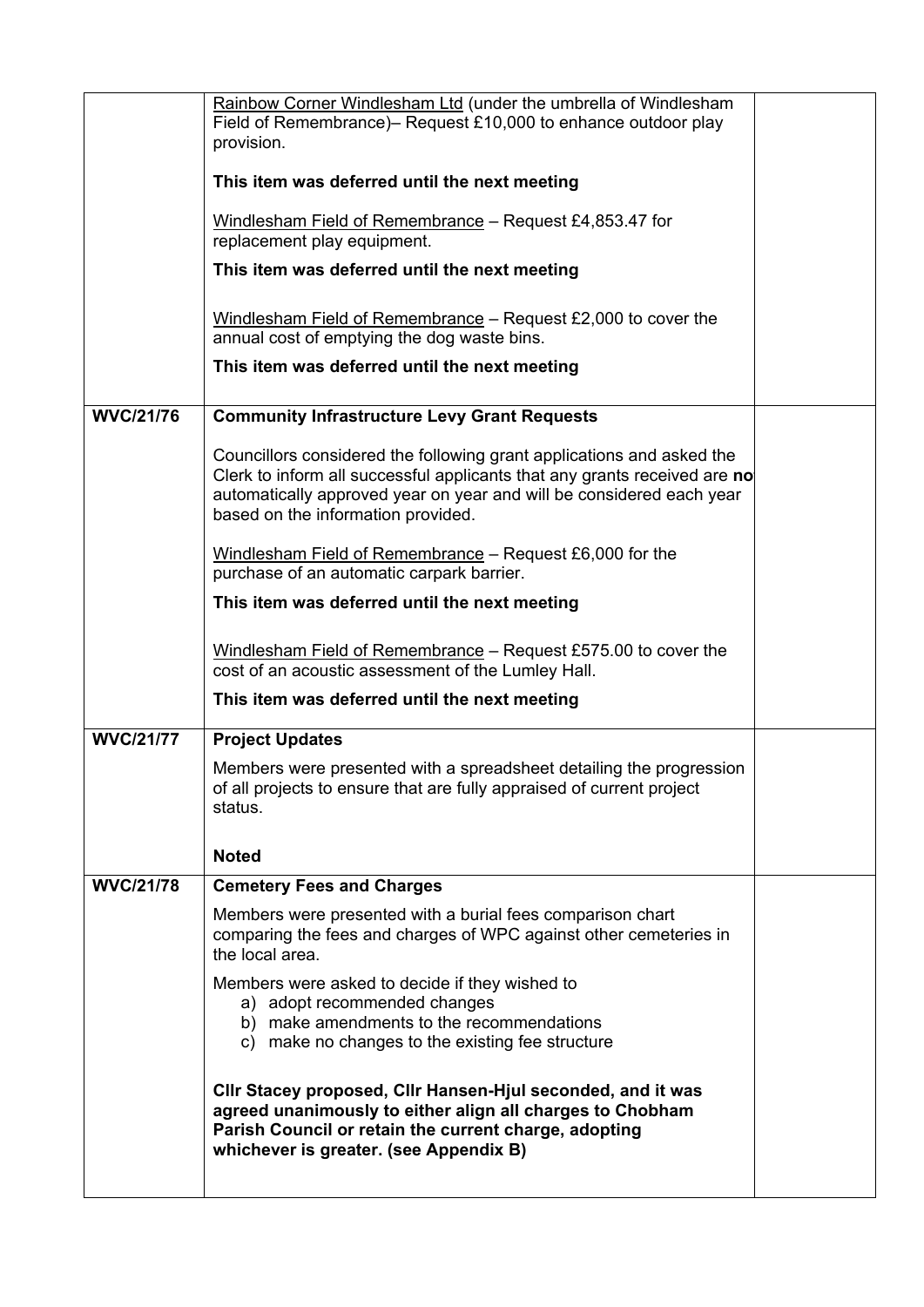| <b>WVC/21/79</b> | <b>Cemetery Regulations</b>                                                                                                                                                                                                                                                                                                                                                                                                                                                                                                                                                                                                                                                                                                                                                                                                                                                                                                                                                                                                                                                                                               |  |
|------------------|---------------------------------------------------------------------------------------------------------------------------------------------------------------------------------------------------------------------------------------------------------------------------------------------------------------------------------------------------------------------------------------------------------------------------------------------------------------------------------------------------------------------------------------------------------------------------------------------------------------------------------------------------------------------------------------------------------------------------------------------------------------------------------------------------------------------------------------------------------------------------------------------------------------------------------------------------------------------------------------------------------------------------------------------------------------------------------------------------------------------------|--|
|                  | Members were reminded that as part of the new committee structure<br>the cemeteries became the responsibility of the respective village<br>committees.<br>In light of a number of requests for special dispensations to the<br>cemetery regulations at Lightwater cemetery, the current regulations<br>have been reviewed and updated.                                                                                                                                                                                                                                                                                                                                                                                                                                                                                                                                                                                                                                                                                                                                                                                    |  |
|                  | Members were asked to read the amended regulations provided,<br>noting the changes and decide if they wished to:                                                                                                                                                                                                                                                                                                                                                                                                                                                                                                                                                                                                                                                                                                                                                                                                                                                                                                                                                                                                          |  |
|                  | a) adopt the changes as presented<br>or                                                                                                                                                                                                                                                                                                                                                                                                                                                                                                                                                                                                                                                                                                                                                                                                                                                                                                                                                                                                                                                                                   |  |
|                  | b) amend the document.                                                                                                                                                                                                                                                                                                                                                                                                                                                                                                                                                                                                                                                                                                                                                                                                                                                                                                                                                                                                                                                                                                    |  |
|                  | It was resolved not to change any of the regulations for<br><b>Windlesham Cemetery.</b>                                                                                                                                                                                                                                                                                                                                                                                                                                                                                                                                                                                                                                                                                                                                                                                                                                                                                                                                                                                                                                   |  |
| <b>WVC/21/80</b> | To Review Windlesham Cemetery Maintenance                                                                                                                                                                                                                                                                                                                                                                                                                                                                                                                                                                                                                                                                                                                                                                                                                                                                                                                                                                                                                                                                                 |  |
|                  | Members were reminded that at the September Committee meeting<br>Members discussed the maintenance of the Cemetery and the<br>disposal of grave spoil. Areas of particular concern were the old<br>section of the cemetery, which had been designated a wildlife area<br>during the summer months and more recently CIIr Hardless had raised<br>concerns about the maintenance around the war graves.<br>Members were asked to consider each point independently.<br>1. Designated Wildlife Area<br>Members were reminded that over the course of the last two<br>years Council has received a number of comments about the<br>long grass in the wildlife area of the cemetery, which have<br>been predominantly positive. Council has received praise from<br>residents who are delighted to see Council actively<br>supporting/protecting the wildlife. However, Council has also<br>received a handful of complaints about the long grass and how<br>unkempt it can appear.<br>For information the initial decision to create a meadow was<br>taken with the intention of protecting the fawns (minute ref:<br>C/19/19 |  |
|                  | Considerations:<br>Council announced a climate emergency and released<br>$\bullet$<br>a Climate Change Statement which states they will:<br>"Support and encourage the planting of trees and<br>wildflowers."<br>The Interim Clerk has reviewed the current contract and<br>$\bullet$<br>believes that maintaining the old section year-round<br>should be included with no additional charges.                                                                                                                                                                                                                                                                                                                                                                                                                                                                                                                                                                                                                                                                                                                           |  |
|                  |                                                                                                                                                                                                                                                                                                                                                                                                                                                                                                                                                                                                                                                                                                                                                                                                                                                                                                                                                                                                                                                                                                                           |  |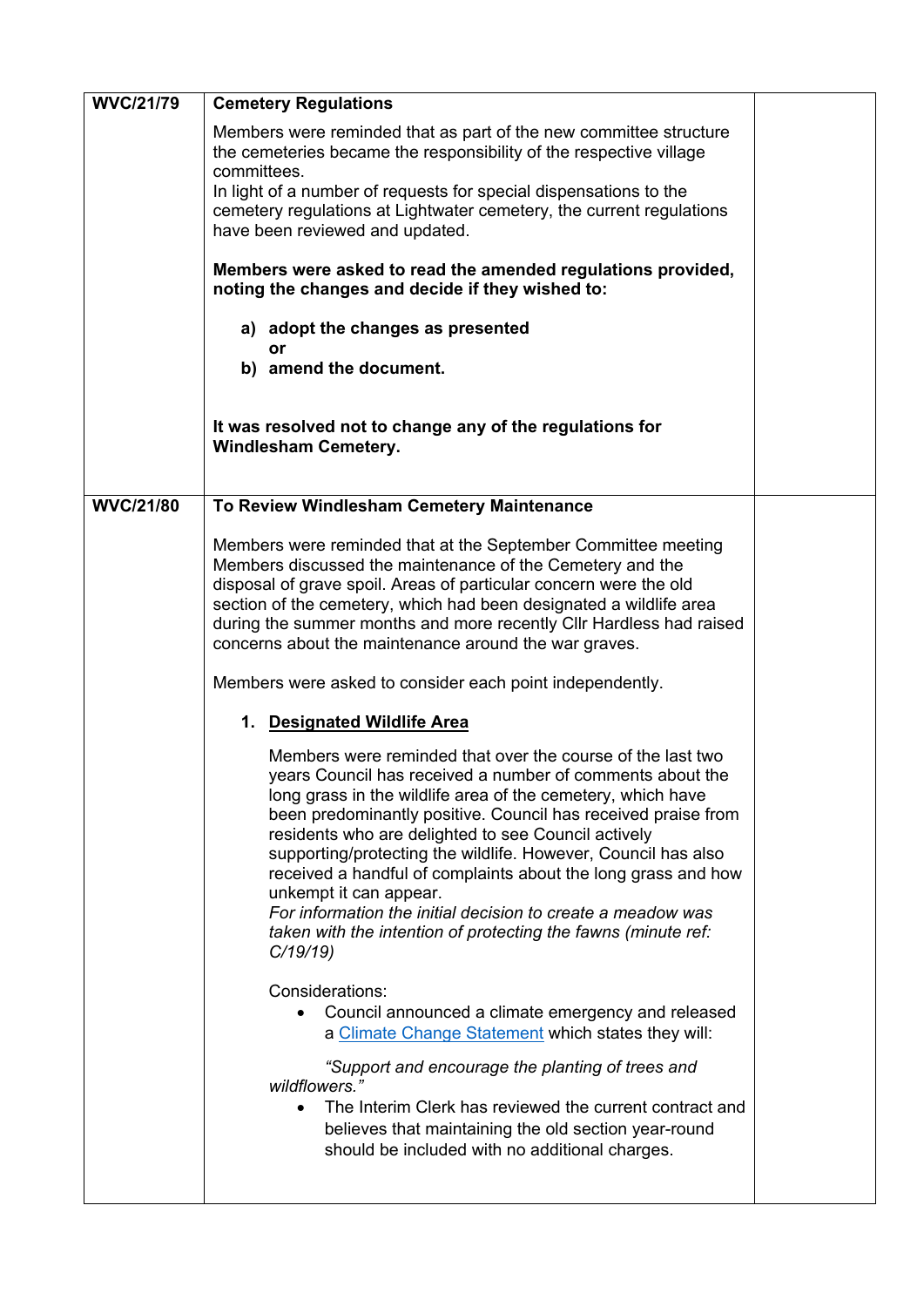| Members were asked to review the situation and then decide:                                                                                                                                                                                                                                        |                      |
|----------------------------------------------------------------------------------------------------------------------------------------------------------------------------------------------------------------------------------------------------------------------------------------------------|----------------------|
| 1) If they wished to continue to dedicate the old section of the<br>cemetery to a wildlife meadow area and if so                                                                                                                                                                                   |                      |
| a) Did Members wish to continue to allow the natural<br>grasses to grow during the summer months as per<br>previous years (note, paths are mown to allow access<br>to graves)<br>or<br>b) Did Members wish to actively sow wildflowers to create                                                   |                      |
| a more colourful and aesthetically pleasing display.                                                                                                                                                                                                                                               |                      |
| 2) Alternatively, Members were asked to consider if they<br>would like to                                                                                                                                                                                                                          |                      |
| a) Maintain a cutting schedule throughout the year.                                                                                                                                                                                                                                                |                      |
| Cllr Hansen-Hjul proposed, Cllr Stacey seconded, and it was<br>agreed unanimously to investigate the terms of the current<br>maintenance contract and if not already included, obtain quotes<br>to cut the current wildlife area with 2-3 field cuts throughout the<br>summer season.              | <b>Interim Clerk</b> |
| 2. Removal of Spoil                                                                                                                                                                                                                                                                                |                      |
| In September Members considered the land to the side of the<br>memorial wall in the new section of the cemetery and resolved<br>that following clearance of this area any grave spoil would be<br>deposited in the skip, until a firm resolution had been made<br>regarding alternative solutions. |                      |
| Quotes had been obtained from the Grave digger and the cost<br>to remove the spoil off site will be £190 per grave.                                                                                                                                                                                |                      |
| Members were asked to decide:                                                                                                                                                                                                                                                                      |                      |
| a) If they would like the grave diggers to remove the spoil<br>from site at a cost of £190 per grave                                                                                                                                                                                               |                      |
| <b>Or</b>                                                                                                                                                                                                                                                                                          |                      |
| b) If they would like the grave diggers to continue<br>disposing of the spoil in the skip provided.                                                                                                                                                                                                |                      |
| It was resolved that the Interim Clerk will arrange for the<br>committee to meet with grave digger at the cemetery to discuss<br>the options available.                                                                                                                                            | <b>Interim Clerk</b> |
| It was also resolved to obtain indicative costs to provide 1100<br>litre bins, in place of the skip and solar lighting for the area.                                                                                                                                                               | <b>Interim Clerk</b> |
|                                                                                                                                                                                                                                                                                                    |                      |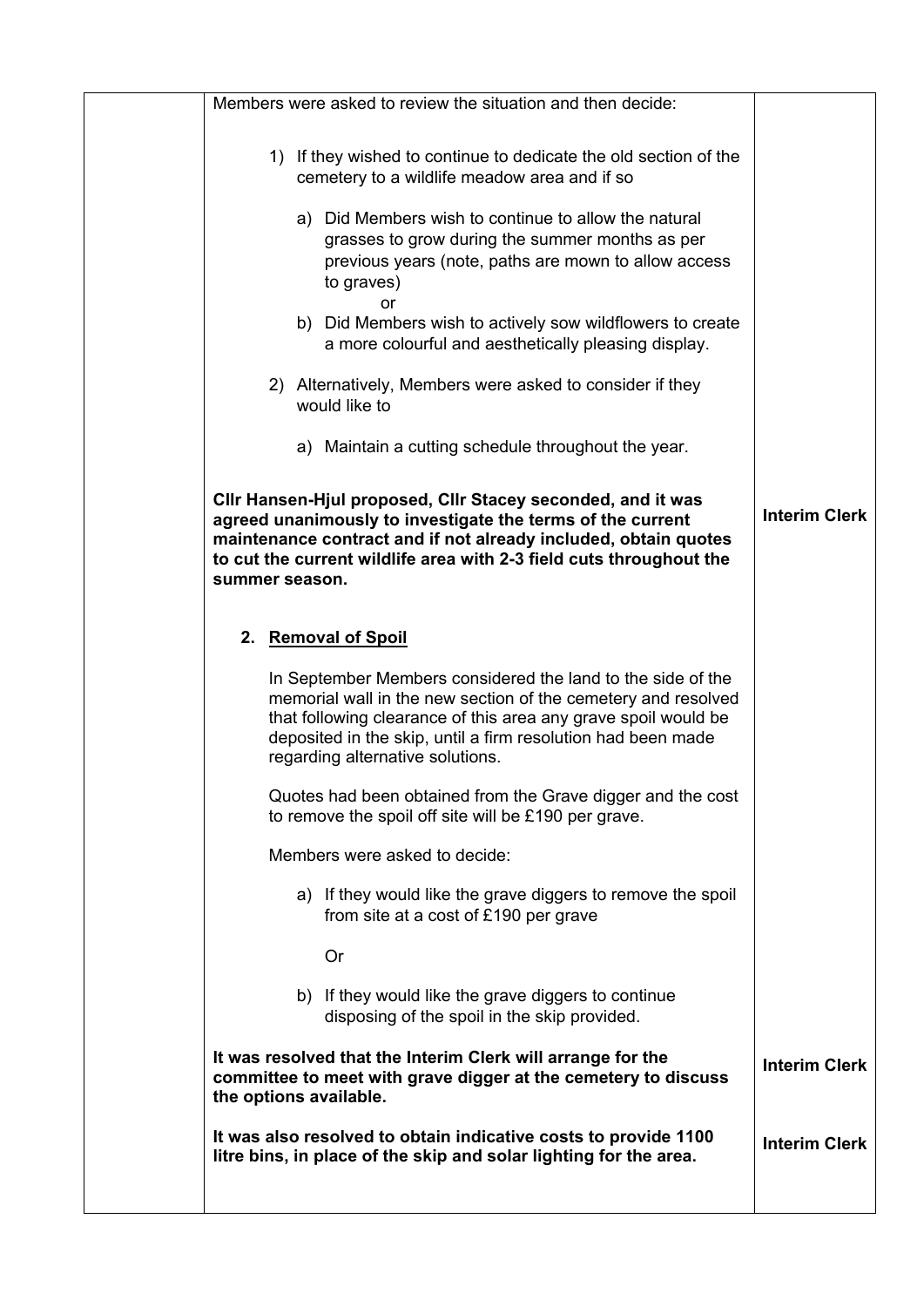|                  | <b>Maintenance of War Graves</b>                                                                                                                                                                                                                                                                                             |                                    |
|------------------|------------------------------------------------------------------------------------------------------------------------------------------------------------------------------------------------------------------------------------------------------------------------------------------------------------------------------|------------------------------------|
|                  | Cllr Hardless had raised concerns about the level of maintenance<br>surrounding the war graves in the cemetery and requested that<br>Members discuss an appropriate maintenance schedule.                                                                                                                                    |                                    |
|                  | Members were asked to note that the Commonwealth War Grave<br>Commission had been contacted and had provided guidance on the<br>minimum standard of maintenance expected. Members were also<br>asked to note that the maintenance of the headstones is the<br>responsibility of the CWGC.                                    |                                    |
|                  | CIIr Hansen-Hjul reported that she is has been in contact with the<br>War Grave Commission regarding the grave being maintained by<br>volunteers and is still awaiting a response. Therefore, this item<br>was deferred until the March meeting.                                                                             |                                    |
|                  | <b>Windlesham Cemetery Maintenance Plan</b><br>Cllr Sturt provided the Interim Clerk with a cemetery maintenance plan<br>which had been distributed to Members prior to the meeting.                                                                                                                                         |                                    |
|                  | Members were asked to read and consider an action plan provided,<br>giving particular consideration to how this project will be funded.                                                                                                                                                                                      |                                    |
|                  | Members resolved that the Interim Clerk would write to the owner<br>of the leylandii hedge bordering the right hand side of the<br>cemetery, and request that the hedge be topped to reduce the<br>height.                                                                                                                   | <b>Interim Clerk</b>               |
|                  |                                                                                                                                                                                                                                                                                                                              |                                    |
|                  | Members also agreed to obtain indicative costs for the work<br>proposed in the maintenance plan and bring back to the next<br>committee meeting.                                                                                                                                                                             | <b>Committee</b><br><b>Members</b> |
| <b>WVC/21/81</b> | Queens Platinum Jubilee Beacon                                                                                                                                                                                                                                                                                               |                                    |
|                  | Members were reminded that at the Full Council EGM held on the 18th<br>January 2022 Members resolved "unanimously for the Parish to<br>purchase 3 beacons (one for each village) and that each village<br>will allocate £3,000 from their village reserves to contribute<br>towards a community led Platinum Jubilee Event." |                                    |
|                  | Members were presented with a choice of two beacons (below) and<br>presented with the full details associated with lighting the beacon.                                                                                                                                                                                      |                                    |
|                  | <u>Beacon 1</u>                                                                                                                                                                                                                                                                                                              |                                    |
|                  | Beacon cost: £490 excl vat<br>Requires:<br>2 x 13kg cannisters of propane gas – indicative cost per cannister incl.<br>gas £85                                                                                                                                                                                               |                                    |
|                  | <b>Total Indicative Cost Per Beacon: £660</b>                                                                                                                                                                                                                                                                                |                                    |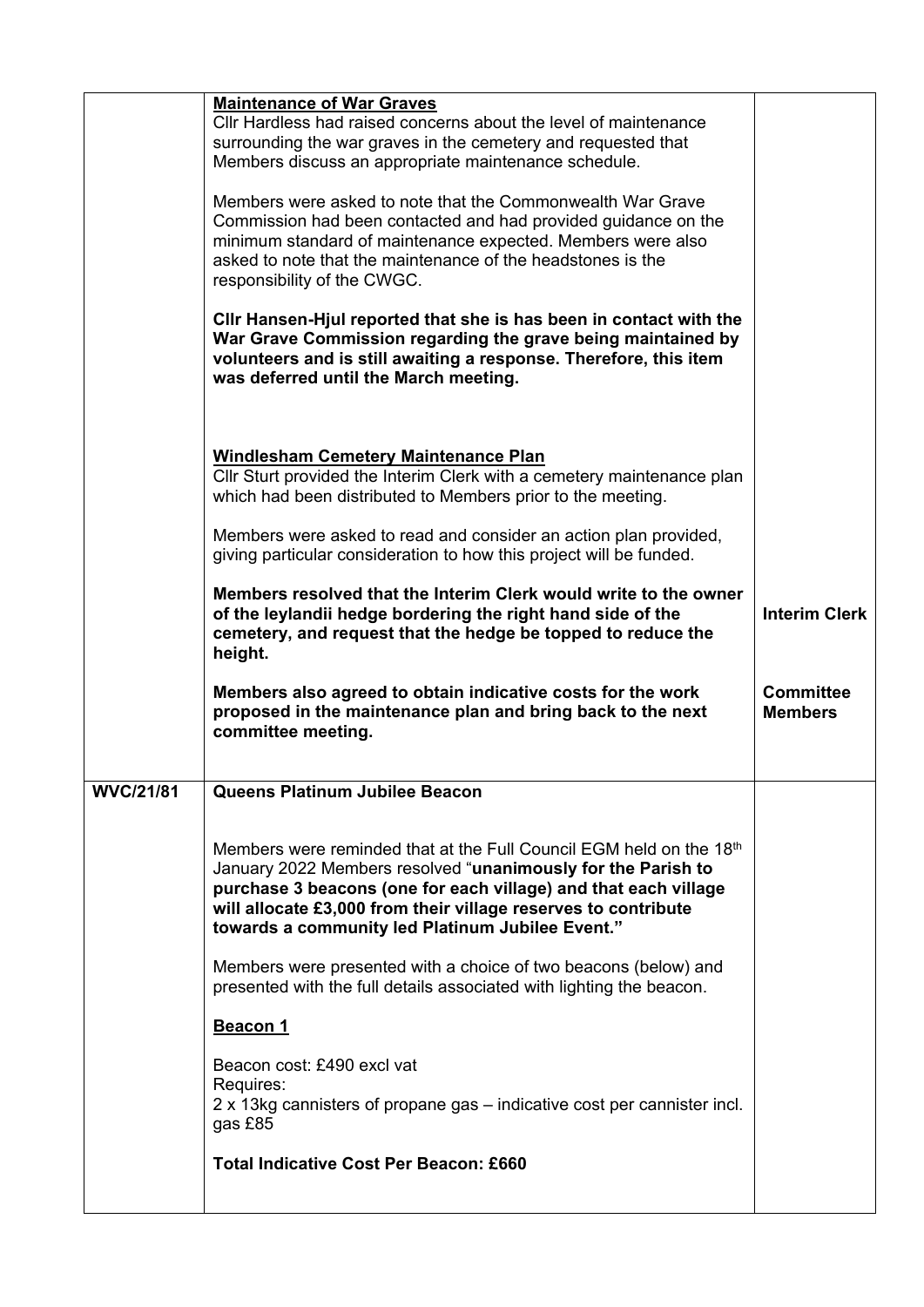|                  | Beacon 2                                                                                                                                                                                                                                                                                                            |                    |
|------------------|---------------------------------------------------------------------------------------------------------------------------------------------------------------------------------------------------------------------------------------------------------------------------------------------------------------------|--------------------|
|                  | Beacon cost: £490 excl vat<br>Requires:<br>2 x 19kg cannisters of propane gas – indicative cost per cannister incl.<br>gas $£100$                                                                                                                                                                                   |                    |
|                  | <b>Total Indicative Cost Per Beacon: £690</b>                                                                                                                                                                                                                                                                       |                    |
|                  | Members were also informed that currently there is a nationwide<br>shortage of gas bottles and at present neither Calor or Flogas would<br>be able to supply WPC with any gas. They were also unable to<br>confirm if the situation would improve before June. This has been an<br>ongoing issue since summer 2020. |                    |
|                  | At the Bagshot committee meeting, CIIr Gordon informed Members<br>that as landlord of a local public house he was able to purchase gas<br>bottles direct from BOC and would be happy to purchase 6 on behalf<br>of the Council.                                                                                     |                    |
|                  | 1. Members were asked to consider if they wished to<br>proceed with the purchase of Beacons and if so were they<br>happy for Cllr Gordon to purchase the gas bottles and sell<br>to the Council at cost price?                                                                                                      |                    |
|                  | 2. If Members wished to proceed with the purchase of<br>Beacons, they were to decide:<br>a) which Beacon they would like to purchase<br>b) where they would like to hold the lighting ceremony                                                                                                                      |                    |
|                  | It was resolved that Clir Stacey would approach St John the<br>Baptist church and propose that the Windlesham Committee<br>purchase a beacon to be donated to the Church, thereby enabling<br>the church to take part in the national lighting ceremony on the<br>2 <sup>nd</sup> June 2022.                        | <b>CIIr Stacey</b> |
|                  | As per resolution (minute ref: C/21/120) at the Full Council held<br>on the 18 <sup>th</sup> January 2022, the beacon will be funded from the<br>village reserve.                                                                                                                                                   |                    |
| <b>WVC/21/82</b> | Windlesham Neighbourhood Plan Working Group - To finalise<br>terms of reference.                                                                                                                                                                                                                                    |                    |
|                  | At the Committee meeting held on the 13 <sup>th</sup> October 2021 Cllr Hardless<br>proposed, Cllr Hansen-Hjul seconded, and it was resolved that the<br>Windlesham Neighbourhood Plan working party will be made up of the<br>following members:                                                                   |                    |
|                  | • 2 members of business community<br>All Windlesham Committee Councillors although it is<br>$\bullet$<br>anticipated that no more than 2 Councillors will attend at any<br>one time.<br>Up to 2 community groups<br>1 representative from the Traffic Management Working Party                                      |                    |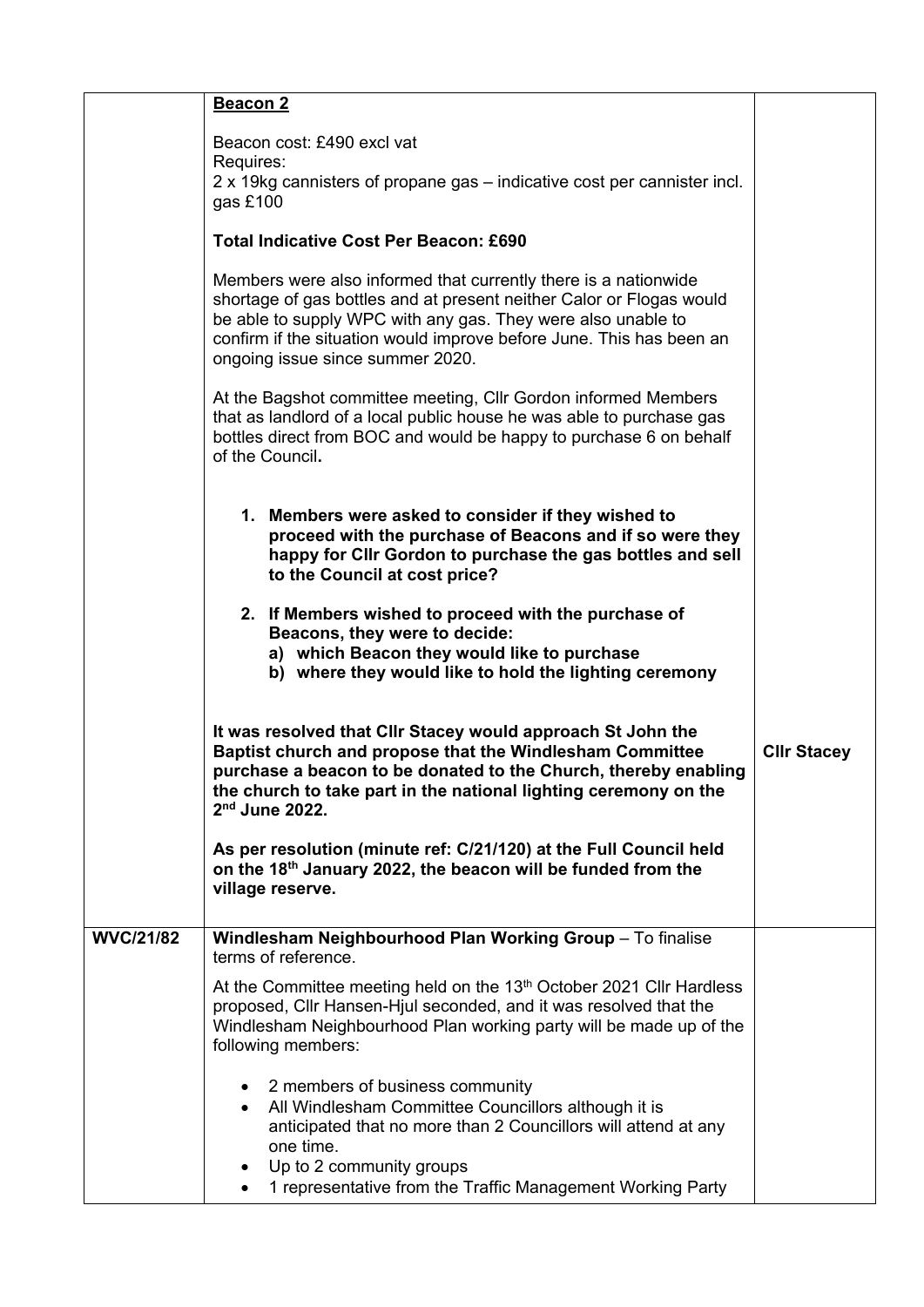|                  | • 2 members of community                                                                                                                                                                                                                                          |                                    |
|------------------|-------------------------------------------------------------------------------------------------------------------------------------------------------------------------------------------------------------------------------------------------------------------|------------------------------------|
|                  | It was resolved that further work on the terms of reference was<br>required and to defer this item until the March committee<br>meeting.                                                                                                                          | <b>Committee</b><br><b>Members</b> |
|                  |                                                                                                                                                                                                                                                                   |                                    |
| <b>WVC/21/83</b> | Windlesham Traffic & Infrastructure Project Working Group - To<br>finalise terms of reference.                                                                                                                                                                    |                                    |
|                  | At the Committee meeting held on the 13 <sup>th</sup> October 2021 Cllr Hardless<br>proposed, Cllr Hansen-Hjul seconded, and it was resolved that the<br>Traffic Management working party will be made up of the following<br>members:                            |                                    |
|                  | • 2 members of business community<br>All Windlesham Committee Councillors although it is<br>anticipated that no more than 2 Councillors will attend at any<br>one time.                                                                                           |                                    |
|                  | • Up to 2 community groups                                                                                                                                                                                                                                        |                                    |
|                  | • 1 representative from the WNP Working Party                                                                                                                                                                                                                     |                                    |
|                  | • 2 members of community                                                                                                                                                                                                                                          |                                    |
|                  | Members were asked to finalise the terms of reference for this working<br>party.                                                                                                                                                                                  |                                    |
|                  | It was resolved that further work on the terms of reference was<br>required and to defer this item until the March committee<br>meeting.                                                                                                                          | <b>Committee</b><br><b>Members</b> |
| <b>WVC/21/84</b> | Provision of Additional Dog Waste Bins - Windlesham<br>Committee 9th February 2022                                                                                                                                                                                |                                    |
|                  | CIIr Hansen-Hujl has requested that 2 additional dog waste bins be<br>provided at the A322 junction and one on Rectory Road where the<br>footpath bounds the field.                                                                                               |                                    |
|                  | <b>Considerations</b>                                                                                                                                                                                                                                             |                                    |
|                  | All dog waste can be disposed of in a general waste bin<br>٠                                                                                                                                                                                                      |                                    |
|                  | Windlesham Parish Council does not own any land in the area,<br>on which to site the dog waste bins. Therefore, permission<br>would need to be sought from the landowner, Surrey County<br>Council.                                                               |                                    |
|                  | Indicative cost to purchase the dog waste bins are as follows:<br>٠<br>25 litre metal bin on a post and concreted into the<br>$\circ$<br>ground £250 plus VAT each<br>50 Litre metal bin on a post and concreted into the<br>$\circ$<br>ground £350 plus VAT each |                                    |
|                  | Indicative annual cost to empty once a week<br>£90 per bin                                                                                                                                                                                                        |                                    |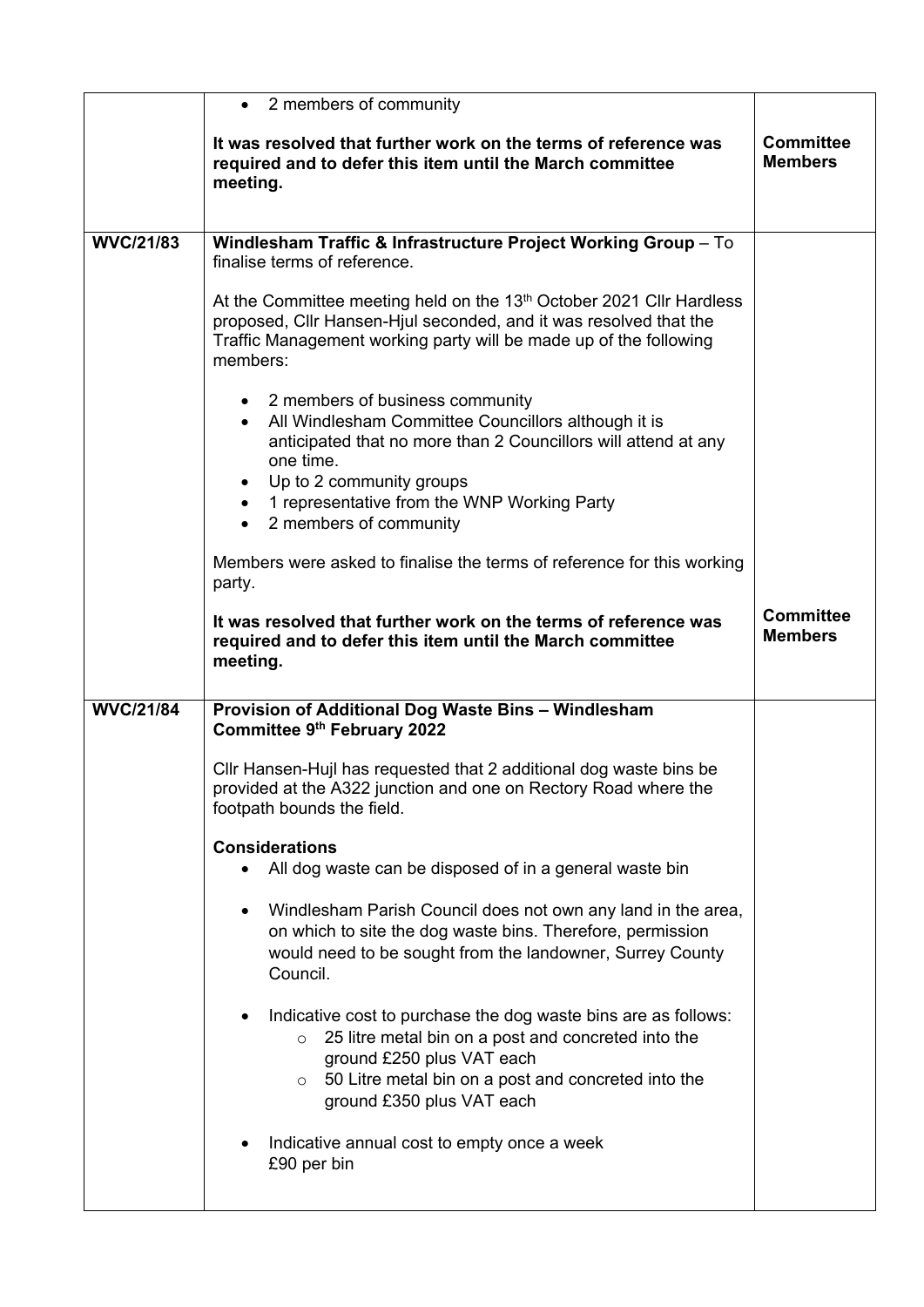|                  | Any additions to the greenspace contract would need<br>$\bullet$<br>ratification at Full Council.<br>Members were asked to consider the information above and decide if<br>they would like to proceed with obtaining Full Council ratification and<br>permissions from Surrey Country Council. |                                              |
|------------------|------------------------------------------------------------------------------------------------------------------------------------------------------------------------------------------------------------------------------------------------------------------------------------------------|----------------------------------------------|
|                  | It was noted that footpaths are a County Council responsibility<br>therefore it was agreed that CIIr Sturt would contact the ward<br>County Councillor, Cllr Tear to find a resolution.                                                                                                        | <b>Clir Sturt</b>                            |
| <b>WVC/21/85</b> | <b>Clerks Update</b>                                                                                                                                                                                                                                                                           |                                              |
|                  | Members were informed that SHBC had offered Members the<br>opportunity to discuss the current greenspace contract.                                                                                                                                                                             | <b>Committee</b>                             |
|                  | It was agreed that Members would consider the information they<br>required, and a future meeting would be arranged.                                                                                                                                                                            | <b>Members &amp;</b><br><b>Interim Clerk</b> |
| <b>WVC/21/86</b> | <b>Correspondence</b>                                                                                                                                                                                                                                                                          |                                              |
|                  |                                                                                                                                                                                                                                                                                                |                                              |
|                  | There was no correspondence.                                                                                                                                                                                                                                                                   |                                              |

**There being no further business, the meeting closed at 20:30**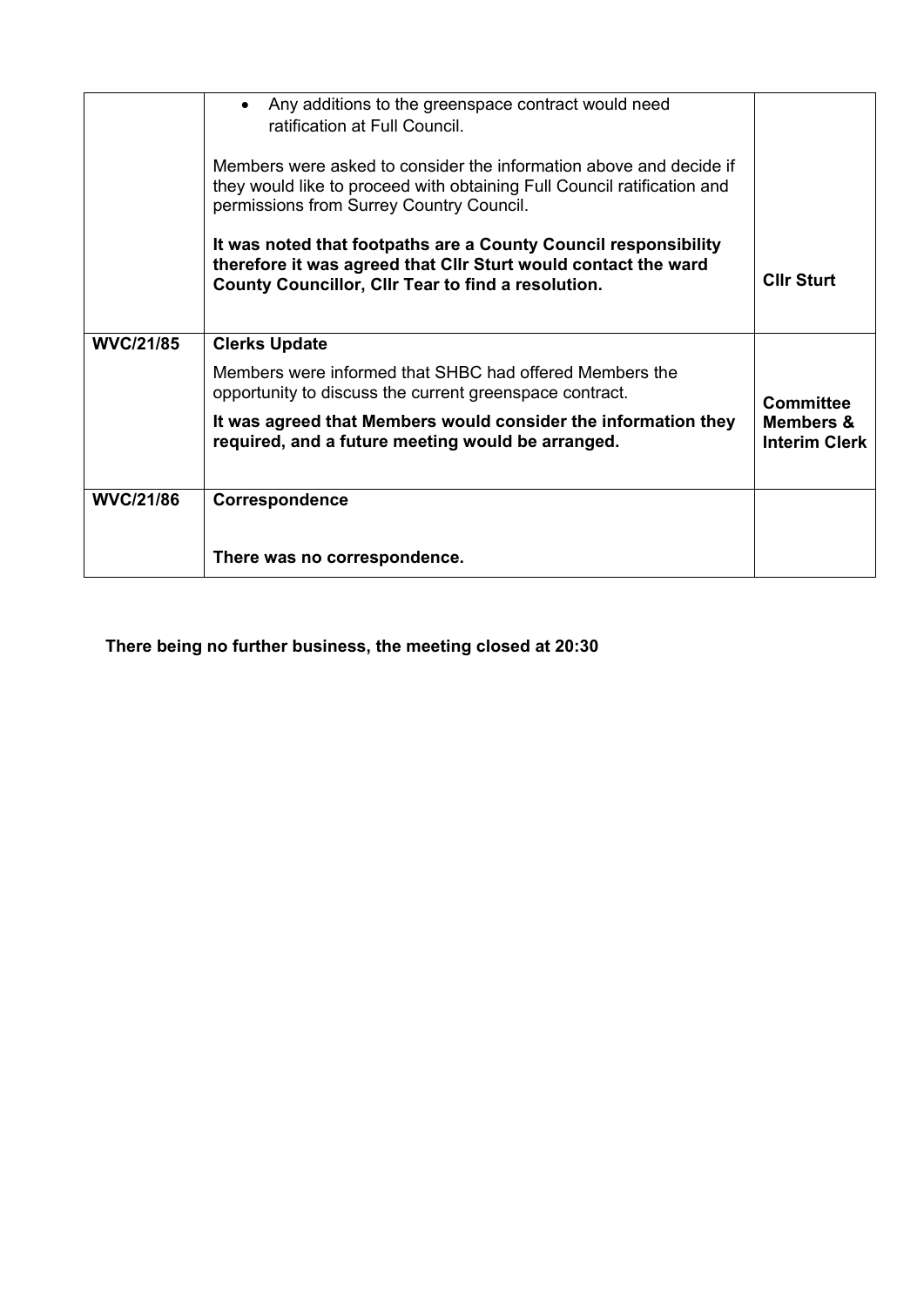#### 17/01/2022

## Appendix A

#### **Windlesham PC Split** Page 16

## 09:50 **PRELIMINARY PURCHASE DAYBOOK**

User: JW

#### **Windlesham PL for Month No 10**

#### **Order by Invoices Entered**

|                     |                       |        |                     |              |                       |           |            |                      |      | <b>Nominal Ledger Analysis</b> |          |                                     |
|---------------------|-----------------------|--------|---------------------|--------------|-----------------------|-----------|------------|----------------------|------|--------------------------------|----------|-------------------------------------|
| <b>Invoice Date</b> | <b>Invoice Number</b> | Ref No | Supplier A/c Name   |              | Supplier A/c Code     | Net Value | <b>VAT</b> | <b>Invoice Total</b> | A/C  | Centre                         | Amount   | <b>Analysis Description</b>         |
| 30/11/2021          | GM091-041             | 34     | <b>GLENDALE</b>     | <b>GLEND</b> |                       | 129.00    | 25.80      | 154.80               | 4005 | 500                            | 129.00   | ERECT MEMORIAL 3 X MEM PLAQUE       |
| 31/12/2021          | 170941                | 35     | <b>SHORTS</b>       | <b>SHORT</b> |                       | 15.50     | 3.10       | 18.60                | 4405 | 425                            | 15.50    | WIN CEM SKIP RENTAL                 |
| 31/12/2021          | <b>INV-1281</b>       | 36     | NEIL CURTIS         | <b>NEIL</b>  |                       | 150.00    | 0.00       | 150.00               | 4005 | 500                            | 150.00   | ASHES INTERMENT                     |
| 02/01/2022          | 1349                  | 37     | <b>PURE GARDENS</b> | <b>PUREG</b> |                       | 2,130.00  | 426.00     | 2,556.00             | 4060 | 500                            |          | 2.130.00 GROUNDS MAINTENANCE DEC 21 |
|                     |                       |        |                     |              | <b>TOTAL INVOICES</b> | 2.424.50  | 454.90     | 2.879.40             |      |                                | 2,424.50 |                                     |
|                     |                       |        | VAT ANALYSISCODE E  |              | @ 0.00%               | 150.00    | 0.00       | 150.00               |      |                                |          |                                     |
|                     |                       |        | VAT ANALYSISCODE    | -S           | @ 20.00%              | 2.274.50  | 454.90     | 2.729.40             |      |                                |          |                                     |

| <b>TOTALS</b> | 2,424.50 | 454.90 | 2,879.40 |
|---------------|----------|--------|----------|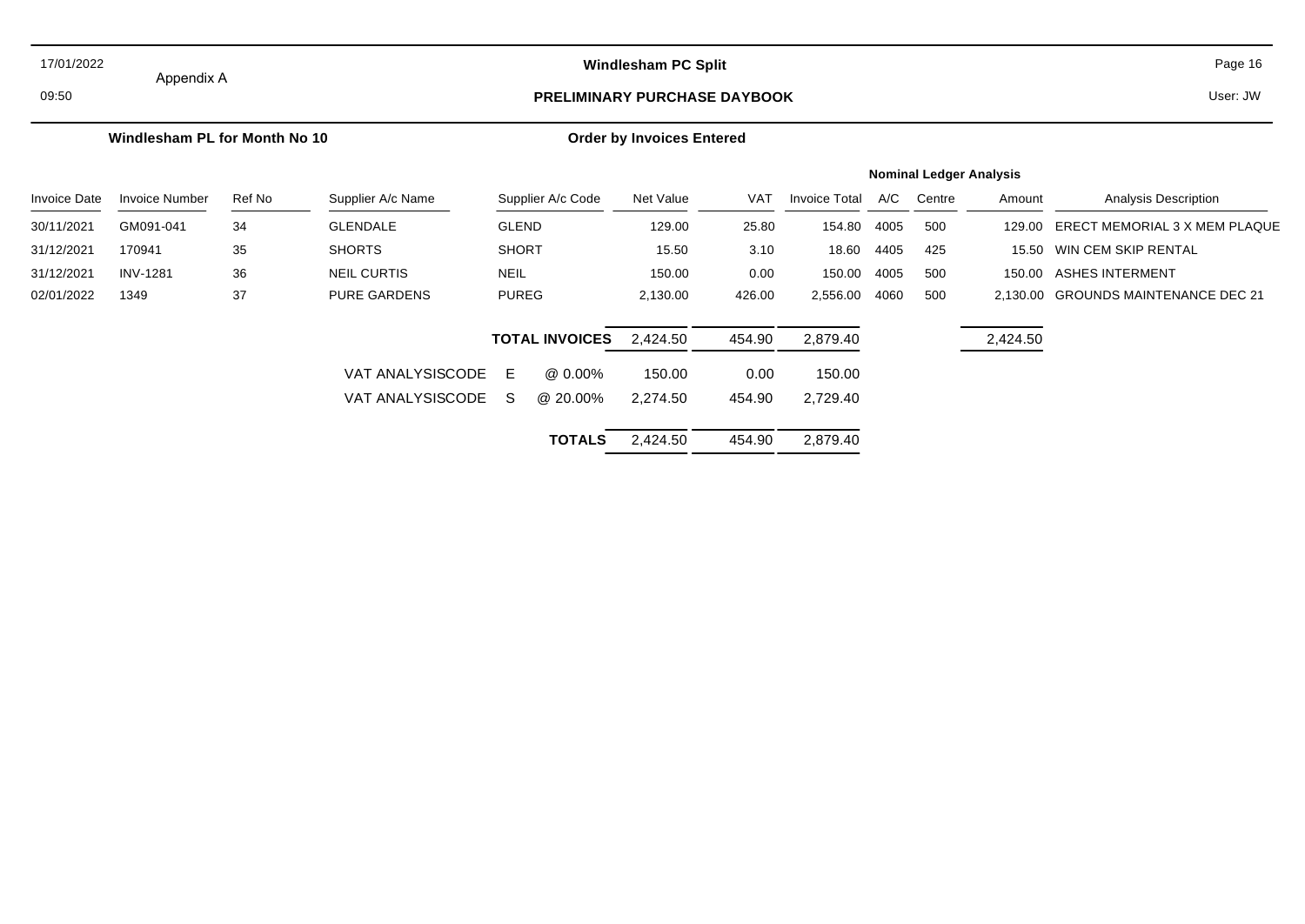| 06/12/2021   | Windlesham PC Split          |        |                     |                  |                       |                           |            |               |      |                         |          | Page 15                 |
|--------------|------------------------------|--------|---------------------|------------------|-----------------------|---------------------------|------------|---------------|------|-------------------------|----------|-------------------------|
| 11:07        |                              |        |                     | PURCHASE DAYBOOK |                       |                           |            |               |      |                         |          | User: JW                |
|              | Windlesham PL for Month No 9 |        |                     |                  |                       | Order by Invoices Entered |            |               |      |                         |          |                         |
|              |                              |        |                     |                  |                       |                           |            |               |      | Nominal Ledger Analysis |          |                         |
| Invoice Date | <b>Invoice Number</b>        | Ref No | Supplier A/c Name   |                  | Supplier A/c Code     | Net Value                 | <b>VAT</b> | Invoice Total | A/C  | Centre                  | Amount   | Analysis Description    |
| 03/12/2021   | 1332                         | 32     | <b>PURE GARDENS</b> | <b>PUREG</b>     |                       | 2,130.00                  | 426.00     | 2,556.00      | 4165 | 510                     | 2,130.00 | CEM MAINTENANCE NOV 21  |
| 28/10/2021   | <b>INV-1220</b>              | 33     | NEIL CURTIS         | <b>NEIL</b>      |                       | 300.00                    | 0.00       | 300.00        | 4005 | 500                     | 300.00   | <b>ASHES INTERMENTS</b> |
|              |                              |        |                     |                  | <b>TOTAL INVOICES</b> | 2,430.00                  | 426.00     | 2,856.00      |      |                         | 2,430.00 |                         |
|              |                              |        | VAT ANALYSISCODE    | E                | @ 0.00%               | 300.00                    | 0.00       | 300.00        |      |                         |          |                         |
|              |                              |        | VAT ANALYSISCODE    | S.               | @ 20.00%              | 2,130.00                  | 426.00     | 2,556.00      |      |                         |          |                         |
|              |                              |        |                     |                  | <b>TOTALS</b>         | 2,430.00                  | 426.00     | 2,856.00      |      |                         |          |                         |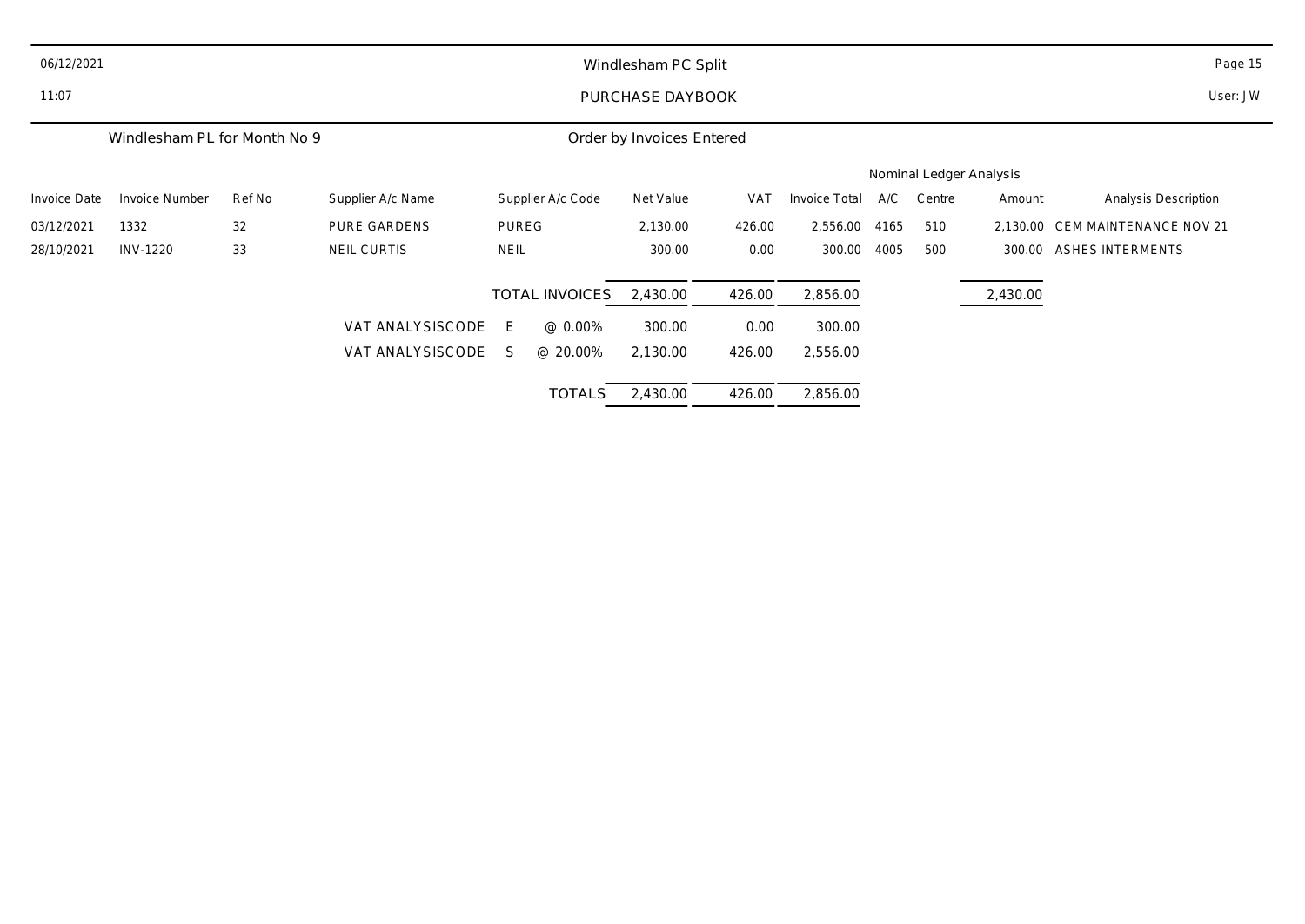| 20/01/2022   |                               |        |                     | Windlesham PC Split   |                           | Page 17    |               |      |                         |          |                                |
|--------------|-------------------------------|--------|---------------------|-----------------------|---------------------------|------------|---------------|------|-------------------------|----------|--------------------------------|
| 10:54        | PURCHASE DAYBOOK              |        |                     |                       |                           |            |               |      |                         |          | User: JW                       |
|              | Windlesham PL for Month No 10 |        |                     |                       | Order by Invoices Entered |            |               |      |                         |          |                                |
|              |                               |        |                     |                       |                           |            |               |      | Nominal Ledger Analysis |          |                                |
| Invoice Date | <b>Invoice Number</b>         | Ref No | Supplier A/c Name   | Supplier A/c Code     | Net Value                 | <b>VAT</b> | Invoice Total | A/C  | Centre                  | Amount   | <b>Analysis Description</b>    |
| 16/01/2022   | 1187                          | 38     | <b>LIGHT ANGELS</b> | LIGHTA                | 4,624.65                  | 924.93     | 5,549.58      | 4915 | 550                     |          | 4,624.65 Festive lights Dec 21 |
|              |                               |        |                     | <b>TOTAL INVOICES</b> | 4,624.65                  | 924.93     | 5,549.58      |      |                         | 4,624.65 |                                |
|              |                               |        | VAT ANALYSISCODE    | @ 20.00%<br>S.        | 4,624.65                  | 924.93     | 5,549.58      |      |                         |          |                                |
|              |                               |        |                     | <b>TOTALS</b>         | 4,624.65                  | 924.93     | 5,549.58      |      |                         |          |                                |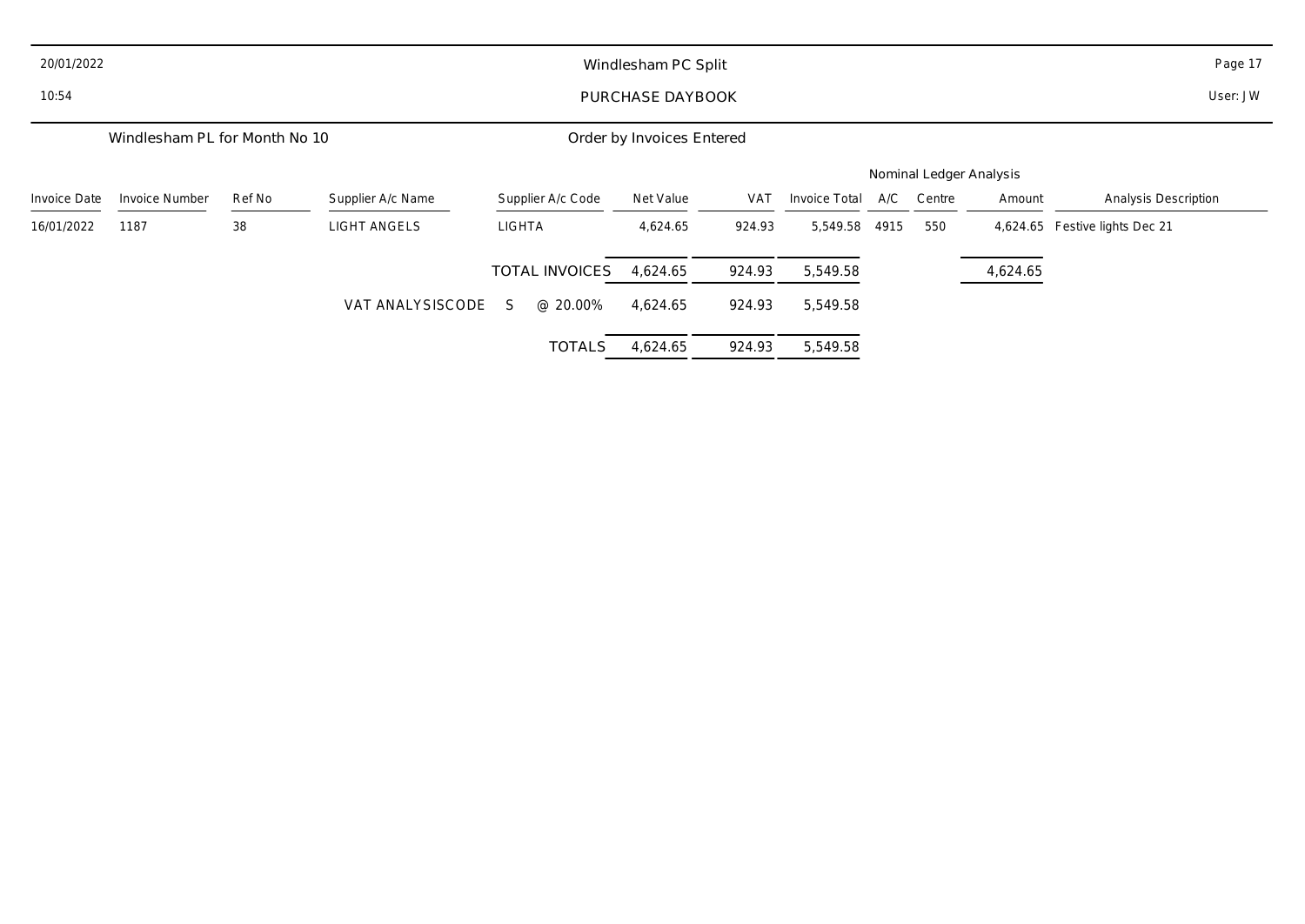| 06/12/2021   | Windlesham PC Split          |        |                   |                       |                           |            |               |      |                         |        | Page 14                     |
|--------------|------------------------------|--------|-------------------|-----------------------|---------------------------|------------|---------------|------|-------------------------|--------|-----------------------------|
| 11:01        | PURCHASE DAYBOOK             |        |                   |                       |                           |            |               |      |                         |        | User: JW                    |
|              | Windlesham PL for Month No 8 |        |                   |                       | Order by Invoices Entered |            |               |      |                         |        |                             |
|              |                              |        |                   |                       |                           |            |               |      | Nominal Ledger Analysis |        |                             |
| Invoice Date | Invoice Number               | Ref No | Supplier A/c Name | Supplier A/c Code     | Net Value                 | <b>VAT</b> | Invoice Total | A/C  | Centre                  | Amount | <b>Analysis Description</b> |
| 30/11/2021   | 169135                       | 31     | <b>SHORTS</b>     | <b>SHORT</b>          | 15.00                     | 3.00       | 18.00         | 4405 | 535                     | 15.00  | SKIP RENTAL WINDLESHAM CEM  |
|              |                              |        |                   | <b>TOTAL INVOICES</b> | 15.00                     | 3.00       | 18.00         |      |                         | 15.00  |                             |
|              |                              |        | VAT ANALYSISCODE  | @ 20.00%<br>S.        | 15.00                     | 3.00       | 18.00         |      |                         |        |                             |
|              |                              |        |                   | <b>TOTALS</b>         | 15.00                     | 3.00       | 18.00         |      |                         |        |                             |